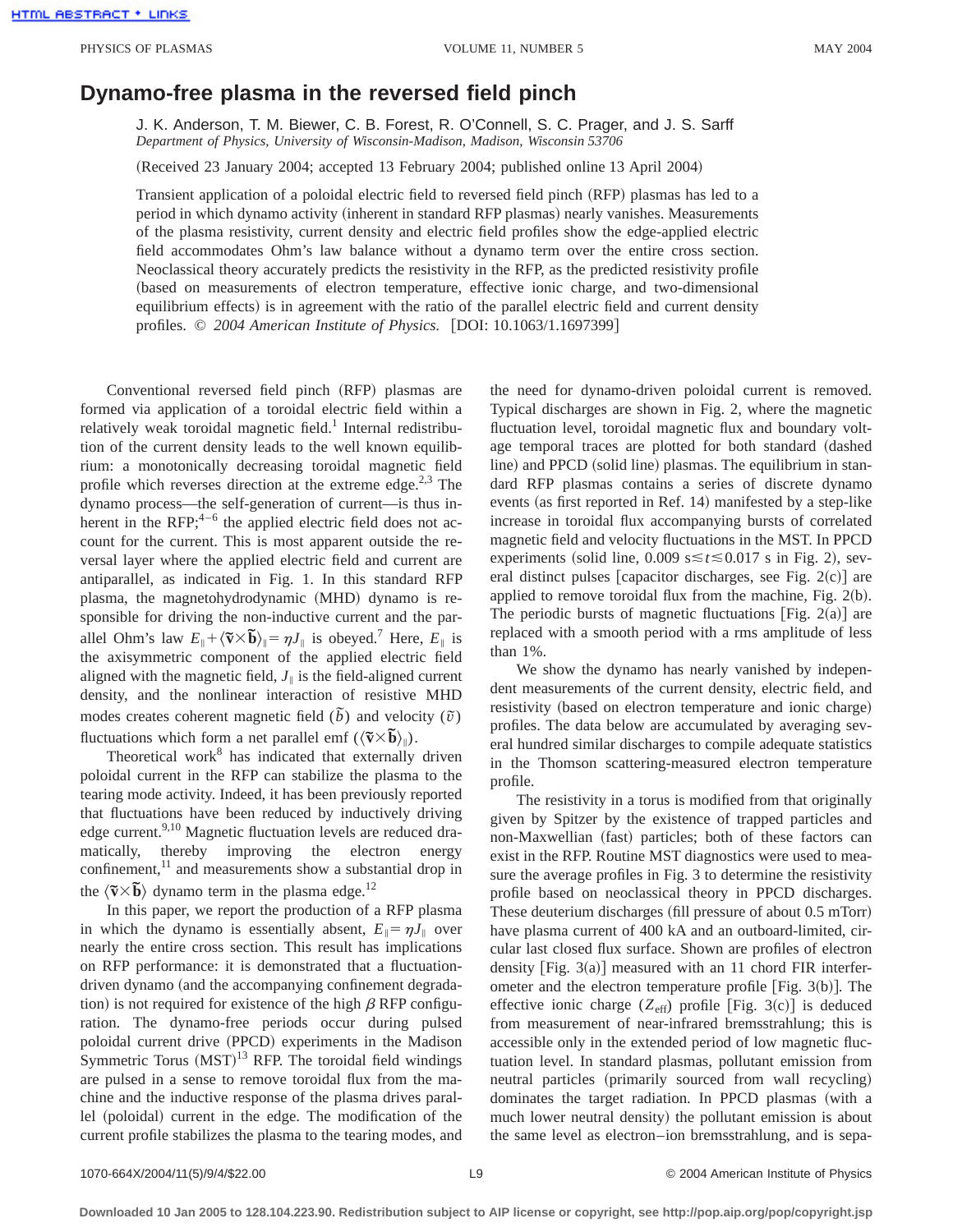

FIG. 1. Imbalance of simple Ohm's law in a standard reversed field pinch. The inductively applied field drives the toroidal plasma current; therefore the parallel (aligned with  $\bf{B}$ ) component of the electric field is negative in the edge due to the reversal of the toroidal magnetic field. This plot contains a measured electric field and current density along with the resistivity profile plotted for an estimated  $Z_{\text{eff}} = 4$ ; details can be found in Ref. 15. The parallel component of the electric field changes sign at  $r/a \sim 0.9$ , where the toroidal component of the magnetic field changes direction. The existence of a layer with zero applied electric field and finite current density illustrates the need for dynamo drive.

rately measured and removed.<sup>15</sup> The trapped particle fraction [Fig.  $3(e)$ ] is obtained from two-dimensional equilibrium reconstructions,<sup>16</sup> and the neoclassical resistivity profile<sup>17</sup> is computed including a small correction due to fast particles [Fig. 3(f)]. A measured hard x-ray spectrum and Fokker– Planck modeling indicate up to 20% of the plasma current is carried by fast particles over a small fraction of the minor radius during periods of good confinement;<sup>18</sup> exclusion of this correction does not change our conclusions. The large uncertainty in resistivity at the edge is primarily due to the experimental uncertainty in the edge temperature profile.

The magnetic field and current density profiles are determined via equilibrium reconstruction utilizing the full complement of magnetic and pressure diagnostics on MST.<sup>16</sup> The Grad–Shafranov equation

$$
\Delta^* \psi = -\mu_0 R J_\phi,
$$
  
\n
$$
J_\phi = \frac{2\pi FF'}{\mu_0 R} + 2\pi R p',
$$
\n(1)

specifies the equilibrium (magnetic field and flux, current density, and pressure profiles) when the two free functions  $(F = RB<sub>\phi</sub>$  and *p*, pressure) are specified. Here, the elliptic operator  $\Delta^* = R^2 \nabla \cdot (\nabla / R^2)$  and  $\psi$  is the poloidal magnetic flux; *F* and *p* are functions of  $\psi$  only and are described by a set of free parameters. The free parameters are varied and on each iteration a comparison to all available data is made. A minimization routine finds the best set of free parameters yielding the best fit equilibrium. Figure 4 contains the magnetic field  $[Fig. 4(a)]$  and current density  $[Fig. 4(b)]$  profiles required for studying Ohm's law in these PPCD plasmas.

The final element in the Ohm's law analysis is the parallel electric field profile. This is determined in a method similar to that of standard equilibrium reconstruction. The partial derivative of Eq.  $(1)$  with respect to time is



FIG. 2. Operational signals versus time for standard (dotted line) and PPCD  $s$ olid line) discharges. Shown are  $(a)$  magnetic fluctuation amplitude,  $(b)$ toroidal flux, and (c) edge poloidal electric field. Discrete dynamo events, seen as jumps in toroidal flux, coincide with a burst of magnetic fluctuation activity and a large negative spike in poloidal electric field. In PPCD plasmas a positive poloidal electric field is applied from  $t=0.008$  s to  $t$  $=0.017$  s (region shaded in plot), which reduces the torodial flux and is accompanied by a period of low magnetic fluctuations. The vertical dashed line indicates the time relative to PPCD application when the profiles in Figs. 3–5 are measured.

$$
\Delta^* \frac{\partial \psi}{\partial t} = -\mu_0 R \frac{\partial J_{\phi}}{\partial t},
$$
\n
$$
\frac{\partial J_{\phi}}{\partial t} \bigg|_{\mathbf{r}} = \frac{2\pi}{\mu_0 R} \bigg[ \frac{\partial F}{\partial t} \bigg|_{\psi} F' + F \frac{\partial F'}{\partial t} \bigg|_{\psi} + (F'^2 + FF'') \frac{\partial \psi}{\partial t} \bigg|_{\mathbf{r}} \bigg]
$$
\n
$$
+ 2\pi R \bigg( \frac{\partial p'}{\partial t} \bigg|_{\psi} + p'' \frac{\partial \psi}{\partial t} \bigg|_{\mathbf{r}} \bigg),
$$
\n(2)

where the profiles of *F*,  $p'$ , and  $\psi$  (and thus *F'*, *F''*, and  $p''$ ) are supplied by the equilibrium solution. The two free profiles  $\partial F/\partial t$  and  $\partial p/\partial t$  are functions of poloidal flux and are evaluated at a constant poloidal flux profile. The time derivative of the current density and poloidal flux profiles are computed at fixed spatial points, determined by a grid drawn on the plasma cross section, and hence this method directly incorporates changing flux geometry. Specification of the two free profiles determines the time derivative of the magnetic field and application of Faraday's law immediately yields the toroidal and poloidal electric field profiles. Comparison to the time derivatives of all available magnetic signals on each iteration determines the best fit.

While finite differences of reconstructed equilibria can give meaningful information about Faraday's law for stan-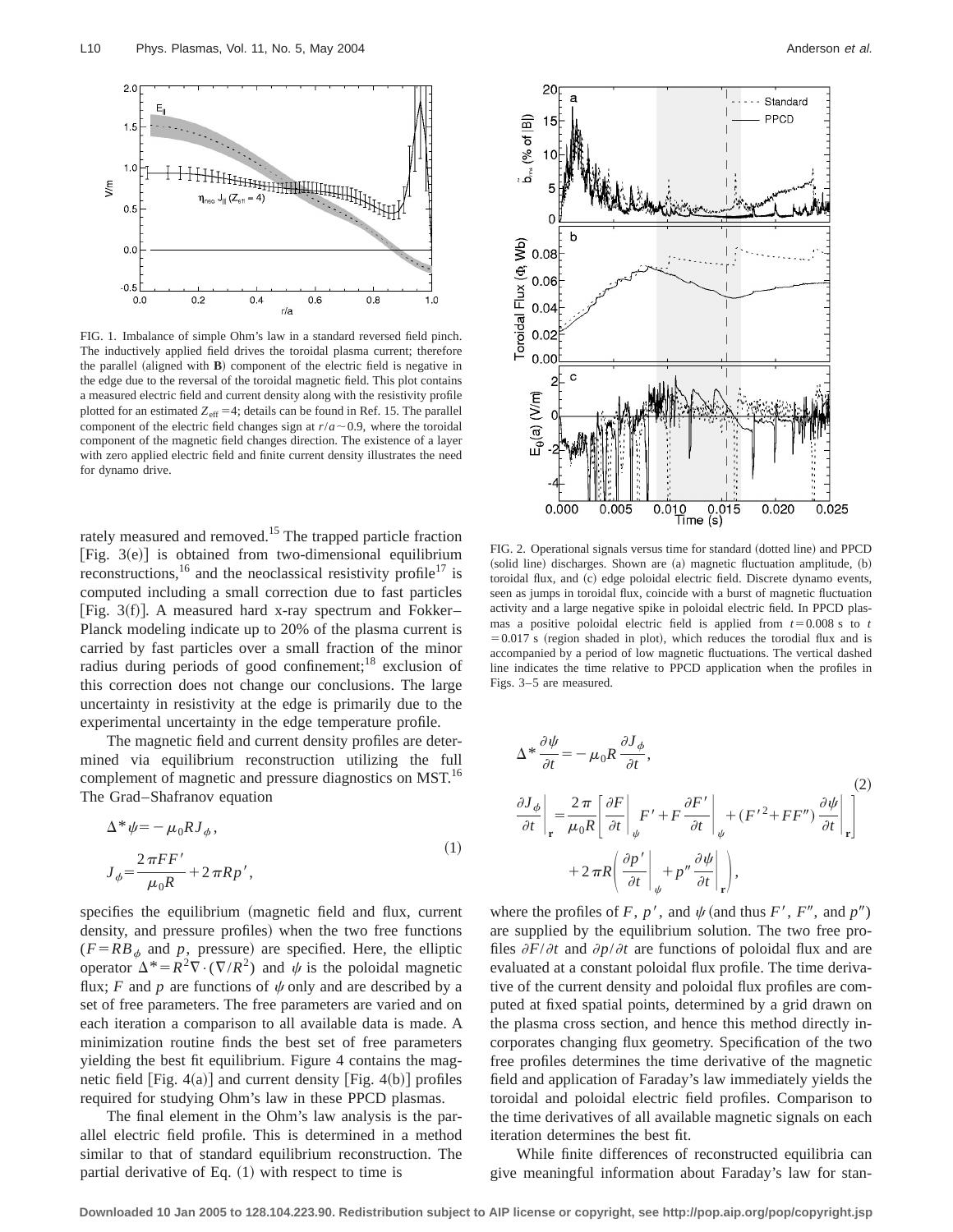

FIG. 3. Profile measurements required to measure the plasma resistivity in PPCD plasmas. These deuterium discharges (fill pressure of about 0.5 mTorr) have plasma current of 400 kA and an outboard-limited, circular last closed flux surface. Shown are (a) electron density, (b) electron temperature, (c) effective ionic charge, (d) trapped particle fraction, and (e) the resistivity profile. Fitting profiles to data with experimental uncertainty leads to the error bars in plots  $(a)$  and  $(b)$ ; the error bars in  $(c)$  and  $(e)$  are the result of propagation of the experimental uncertainty through calculations.

dard plasmas, the above technique is advantageous for PPCD plasmas. In this case, a simple finite difference of reconstructed equilibria fails to give meaningful electric field information as the rapidly changing boundary voltage of PPCD breaks down the assumption of linear flux evolution. Furthermore, this technique is aptly suited to incorporate magnetic data as these are often integrations of induced voltages. Fitting is now performed directly on the measured voltages. Data utilized include the voltages recorded from a poloidal array of Mirnov probes, the time derivative of the total plasma current (voltage from a Rogowski coil), a two-point measurement of the rate of change of on-axis toroidal magnetic field, and boundary voltages.

Figure  $4(c)$  shows the best-fit electric field profiles determined for these PPCD discharges. Plotted are the toroidal (dotted line), poloidal (dashed line), and parallel  $(E \cdot B / |B|)$ , solid line) electric field. The poloidal electric field meets the boundary value of  $\sim$  0.9 V/m and gradually falls to zero at  $r/a \sim 0.6$ . At this radius (and within), the applied toroidal electric field has a sizable parallel component. Thus the ex-



FIG. 4. Equilibrium reconstruction results. Shown are (a) toroidal and poloidal magnetic field profiles; (b) toroidal, poloidal, and parallel  $(\mathbf{J} \cdot \mathbf{B}/|B|)$ current density; and (c) toroidal, poloidal, and parallel electric field. In all plots, dotted lines are used for the toroidal component, dashed for poloidal, and solid for parallel.

ternally applied electric field is finite over the entire cross section. This contrasts the standard plasma (shown in Fig. 1), where the applied electric field is zero at the reversal surface and antiparallel in the extreme edge.

The applied parallel electric field nearly matches the product of plasma resistivity and parallel current density over the entire minor radius, or  $E_{\parallel} = \eta J_{\parallel}$  as shown in Fig. 5. Thus, the current is essentially accounted for by the applied electric field and the dynamo effect is small. This is in stark



FIG. 5. Balance of simple Ohm's law in PPCD plasma. The inductively applied parallel electric field matches the product of resistivity and current density over the minor radius. In particular, the two quantities agree at the reversal surface  $(r/a \sim 0.75)$  which cannot occur in standard RFP plasmas.

**Downloaded 10 Jan 2005 to 128.104.223.90. Redistribution subject to AIP license or copyright, see http://pop.aip.org/pop/copyright.jsp**